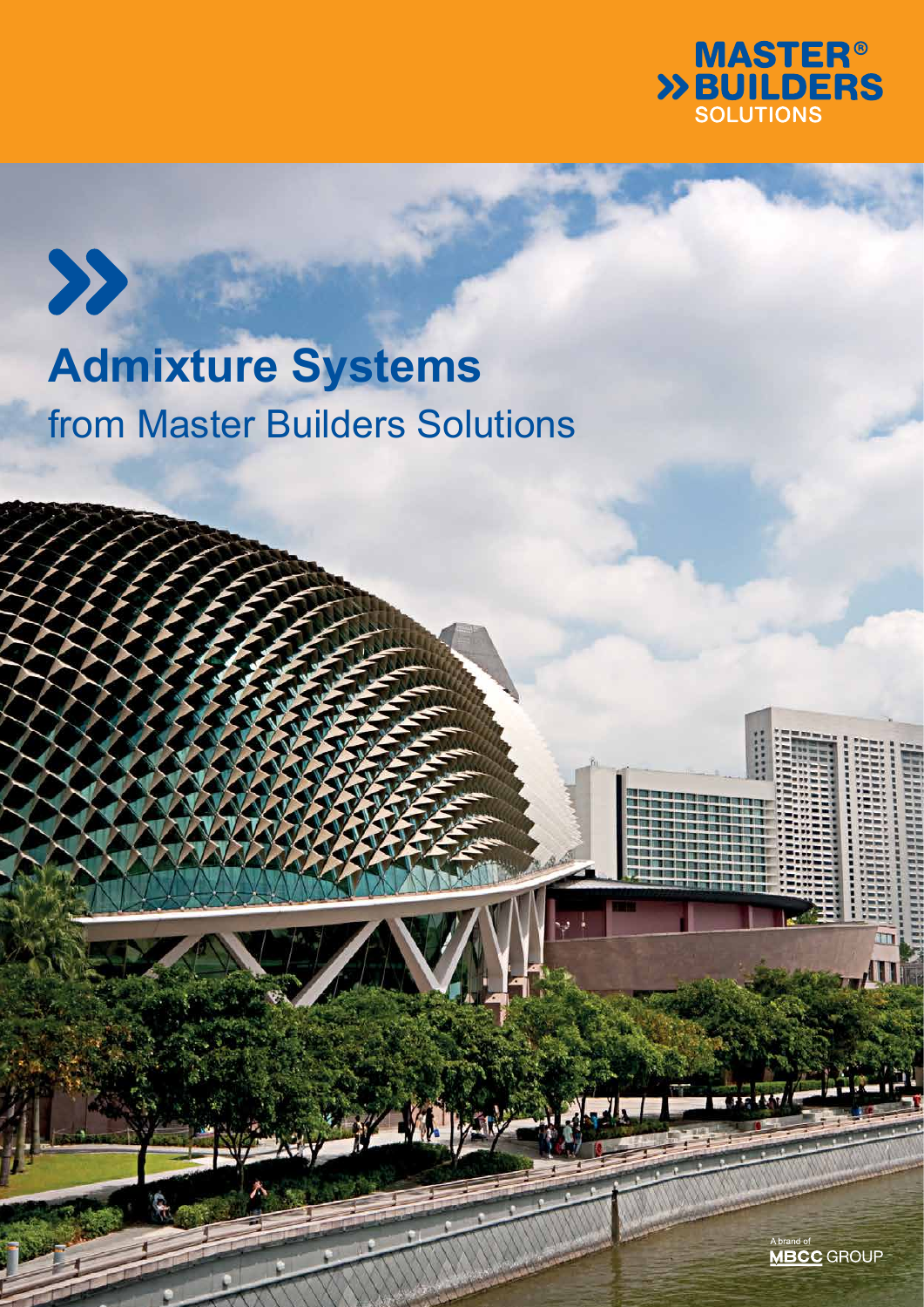# **Master Builders Solutions**



Having the right admixture partner is vital to the success of any concrete producer. Master Builders Solutions is recognised as the global leader in the field of Admixture Systems and has been providing intelligent solutions to the construction industry since the early 1900s.

Admixture Systems from Master Builders Solutions, which began with the invention of air-entraining admixtures for concrete has been the leading driver of the concrete industry through several innovation cycles , while creating breakthroughs with state-of-the-art technology such as MasterGlenium®. We have developed innovative products for various concrete applications including high performance concrete, high strength concrete, self-compacting concrete, durable concrete, waterproof concrete and a host of other solutions to meet market needs. For over a century, we have worked closely with customers to provide intelligent solutions for every stage of the construction cycle.

For engineers, developers, contractors, builders, architects and other end users, our products in the Admixture Systems offer innumerable benefits. To name a few, they are:

- **F** reliability of concrete products
- **durability**
- **COFFORD FILM corrosion resistance**
- **reduced permeability**
- **·** improved resistance to chemical attack **EXECT** effective placement of concrete in extreme weather conditions
- underwater placement of concrete

Our admixtures are used in world's most recognizable projects - including Petronas Tower, Taipei 101, The Burj Khalifa and more recently, The Freedom Tower in New York - and architectural challenges such as the Three Gorges Dam in China and the Esplanade

Theatres by the Bay in Singapore. We address key issues for the construction

industry in:

**Durability** 

Our state-of-the-art admixtures – MasterGlenium, MasterPolyheed® and MasterRheobuild® – have unique water-reducing properties and allow the use of optimised quantities of supplementary cementitious materials (e.g. slag, fly ash, micro silica). These help in achieving greater durability for critical structures through reduction of permeability, water absorption and resistance to chloride and sulphate attack. Appropriate admixture specialties such as MasterLife® and MasterPel® ranges that further enhance the durability of concrete.

## **Flexibility**

#### **Workability**

Our latest innovation based on MasterSure® (Super Retention Technology) has revolutionised ready-mix and pre-cast applications. With no impact on the setting times of concrete, MasterSure allows workability retention of concrete over longer periods (2 hours or more) and can be used either as an integrated or a stand-alone product.

MasterGlenium® SKY and MasterMatrix® formulations can be used effectively to produce self-compacting concrete that eliminates the need for vibration and reduces manpower, while achieving high quality concrete with excellent

finish.

Our capabilities to bring innovative solutions to the challenges faced by the concrete industry makes Master Builders Solutions the ideal partner for producers and designers alike.

## **The partnership solution**

The Master Builders Solutions brand brings all of it's expertise together to create chemical solutions for new construction, maintenance, repair and renovation of structures. Master Builders Solutions is built on the experience gained from more than a century in the construction industry.

The know-how and experience of a global community of construction experts form the core of Master Builders Solutions. We combine the right elements from our portfolio to solve your specific construction challenges. We collaborate across areas of expertise and regions and draw on the experience gained from countless construction projects worldwide. We leverage global Master Builders Solutions technologies, as well as our in-depth knowledge of local building needs, to develop innovations that help make you more successful and drive sustainable construction.

The comprehensive portfolio under the Master Builders Solutions brand encompasses concrete admixtures, cement additives, chemical solutions for underground construction, waterproofing solutions, sealants, concrete repair & protection solutions, performance grouts and performance flooring solutions.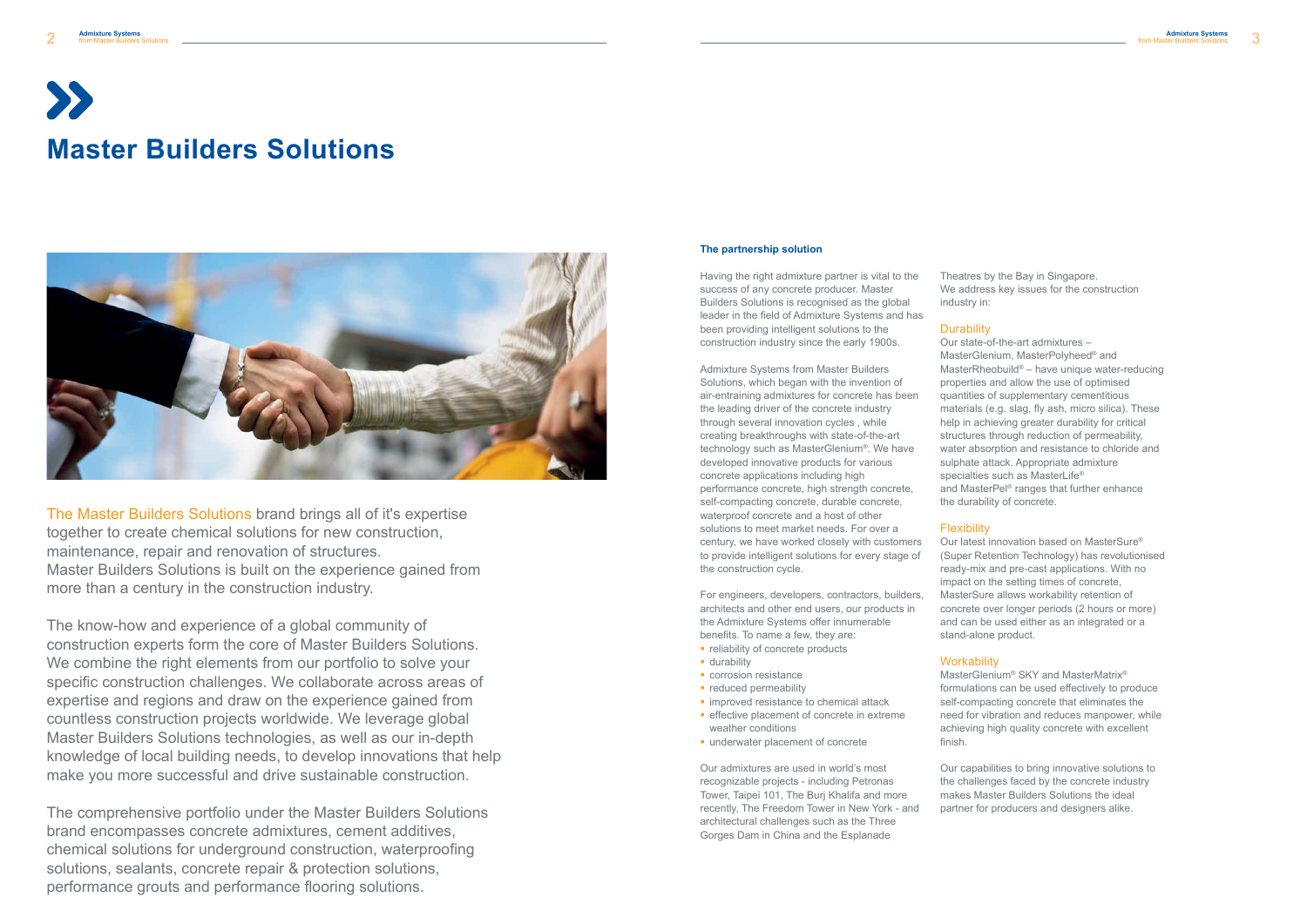# **Ready-mix Pre-cast**

The ready-mix business is a diverse and demanding sector with its own requirements and challenges. Ready-mix operations are always local, with key factors such as financial resources and transportation playing a central role in decision making.

From the molecular level to the finished products, we equip our partners with leading technologies to meet the increasing performance and commercial demands of ready-mix industry. Our technical and site support services are always ready to advise, providing mix optimization services for maximizing the performance characteristics of concrete. Our product technology for the ready-mix environment includes:

#### MasterGlenium SKY

solutions for hyperplasticized and self consolidating concrete

MasterPolyheed solutions for high performance concrete

#### **MasterMatrix**

advanced rheology control solutions for self-consolidating concrete

#### **MasterSet**

solutions for retardation control, also include a wash water system that facilitates best-practice environmental waste control for 'zero waste production'

#### MasterPozzolith

water reducers for concrete

#### MasterRheobuild

for superplasticized concrete

Total Performance Control™ is the latest concept to evolve from our creative approach to ready-mix. This generation of polymers delivers high early strength and extended slump retention even in low water / cement ratio concrete. With the advent of this new-generation MasterGlenium SKY admixture, Admixture Systems from Master Builders Solutions is committed to backing and supporting our customers in the evolution of the ready-mix industry. We work with our ready-mix partners to develop ready-mix concrete for local needs that is easier and safer to place with less manpower required. We enable you to offer your customers additional benefits beyond durability, sustainability and cost savings.





Zero Energy System results in  $\blacksquare$  increasing productivity and quality • reducing operational costs **r** reducing environmental impact **·** improving working conditions

In the pre-cast sector, there are a unique set of constraints such as time pressure,

environmental issues, employee safety, quality control and cost of energy-intensive production that impacts on the process-driven industry. Hence, to remain competitive, there is a

constant need for overall process improvement to increase quality and productivity within tight production timeframes, while reducing costs.

Within the Admixture Systems team from Master Builders Solutions, our aim is to contribute to overall process improvement through technological innovation. To this end, we have developed key products such as MasterRheobuild and MasterGlenium® ACE,

which not only assist in the production process, but also improve the aesthetics and durability of concrete elements. A breakthrough for the precast industry, our Zero Energy System™ can significantly reduce the energy required for precasting concrete elements by accelerating the hydration process without the need for external heat. Our Zero Energy System employs the exceptional performance of the MasterGlenium ACE molecule and Master X-Seed®, as well as the self consolidating concrete technology of our unique MasterMatrix viscosity modifier to eliminate the needs for vibration and steam curing.

- 
- 
- 
- 
- 

Complementary products are available to assist in the striking of forms and moulds, as well as to improve the surface finishing of the concrete elements. The MasterFinish® range of form release agents allows clean release of cast elements, reducing blow holes without any staining. We understand that you need to achieve consistent, high-quality concrete first time to produce durable building elements.

With our products for repair and rehabilitation, you can achieve consistent, high-quality concrete and produce durable building elements that meet your specific local conditions. From project conception through to completion, Master Builders Solutions offers realistic, reliable and professional solutions that set new industry standards in the pre-cast manufacturing process.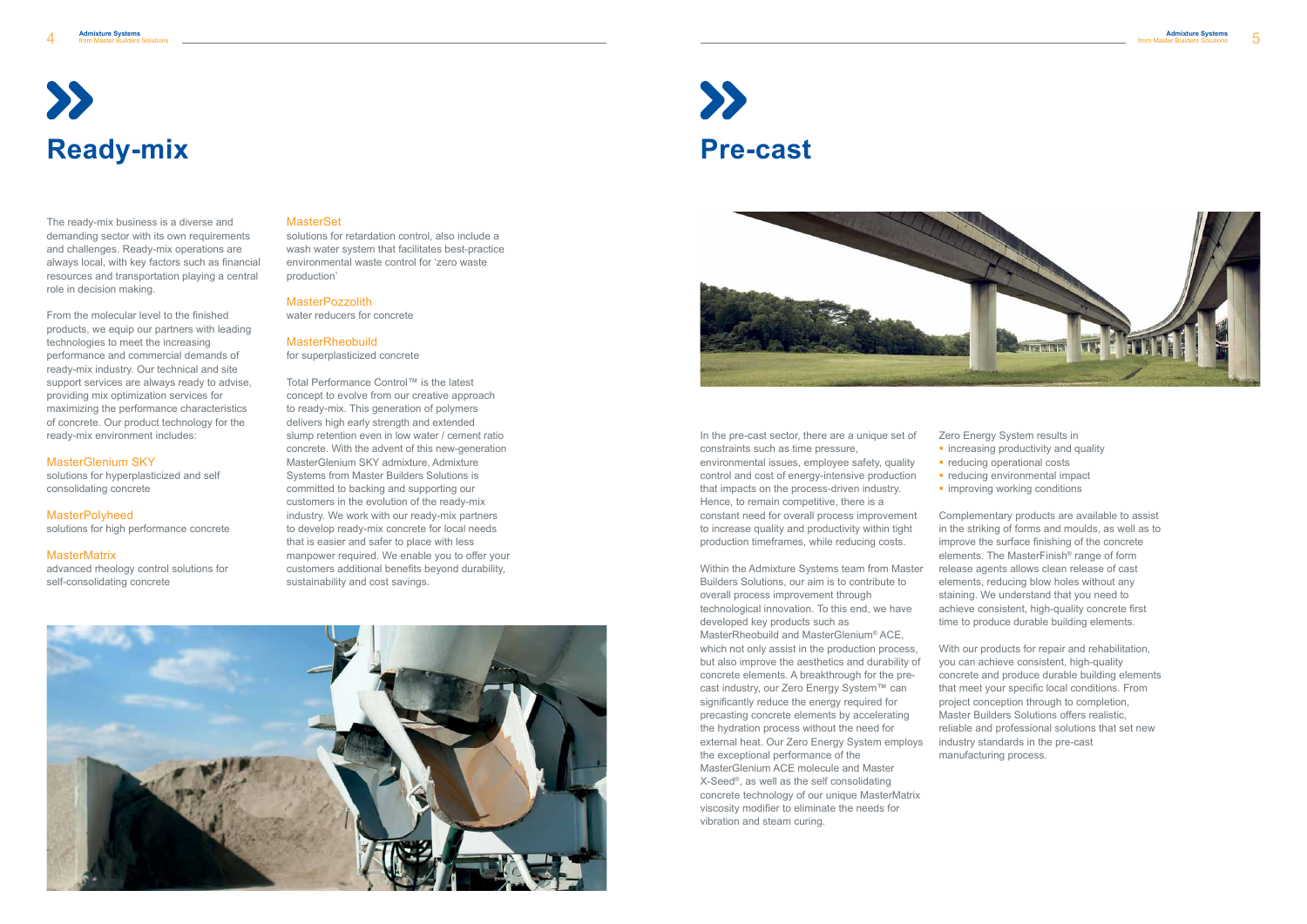The underground construction business, covering the mining and tunneling markets, has seen rapid changes in sprayed concrete technology. The introduction of the wet-mix system has changed application techniques and equipment. Furthermore, the mechanical properties of the concrete have changed with the addition of steel and plastic fibers.

As the world's leader in the provision of unique, tailored solutions for underground construction, Master Builders Solutions accompanies our customers for the entire duration of their projects with products and technical expertise.

Our key products within this sector are MasterRoc®, developed to perform in all underground conditions - in soft or hard rock using either the drill & blast or tunnel boring machine method.



The tremendous growth of and changes in the cement industry over the past decade has led to an increasing demand for economically and ecologically sustainable quality cement.

Our latest cement additive, MasterCem®, is specially formulated and designed for the most demanding cement manufacturing requirements.



Our range of cement additives enables cement manufacturers to produce cements of various types at more economical costs while meeting specific performance characteristics. Cement additives in our range are available as high performance grinding aids, pack-set inhibitors, quality enhancers, strength enhancers and air entraining additives for masonry cements.

#### MasterGlenium SKY / ACE

MasterGlenium is a new generation superplasticiser for concrete. It is specially formulated for ready-mix and pre-cast applications where slump retention, high / early strengths and durability are required in hot / cold climates and over long distances. MasterGlenium offers unrivalled technology with its versatility in high performance areas like self-compacting concrete, high strength concrete, low permeability / low water absorption concrete and low shrinkage application.

#### MasterPolyheed

MasterPolyheed is a non-chloride, mid-range water-reducing admixture formulated to ensure superior workability and finishing. It improves concrete performance with a wide range of cements, fly ashes, granulated slags, and aggregates (including coarse and manufactured sands).

## MasterRheobuild

MasterRheobuild is specially designed to impart rheoplastic qualities to concrete and to improve the pumpability of fresh concrete. A rheoplastic concrete is a fluid concrete with a slump value of at least 200 mm or higher, that flows easily, but at the same time is free from segregation, and has the same water / cement ratio as that of a no-slump concrete without admixture

(superplasticiser).

## **MasterPozzolith**

MasterPozzolith is a ready-to-use liquid admixture that can plasticise, accelerate or retard concrete, improve its performance, making it more uniform and predictable. The admixture is used in pumped concrete and conventionally placed concrete; in plain and reinforced conditions; to meet demands on low to medium grades of normal weight concrete.

### **Key products at a glance**

# **Underground construction by Cement additives**